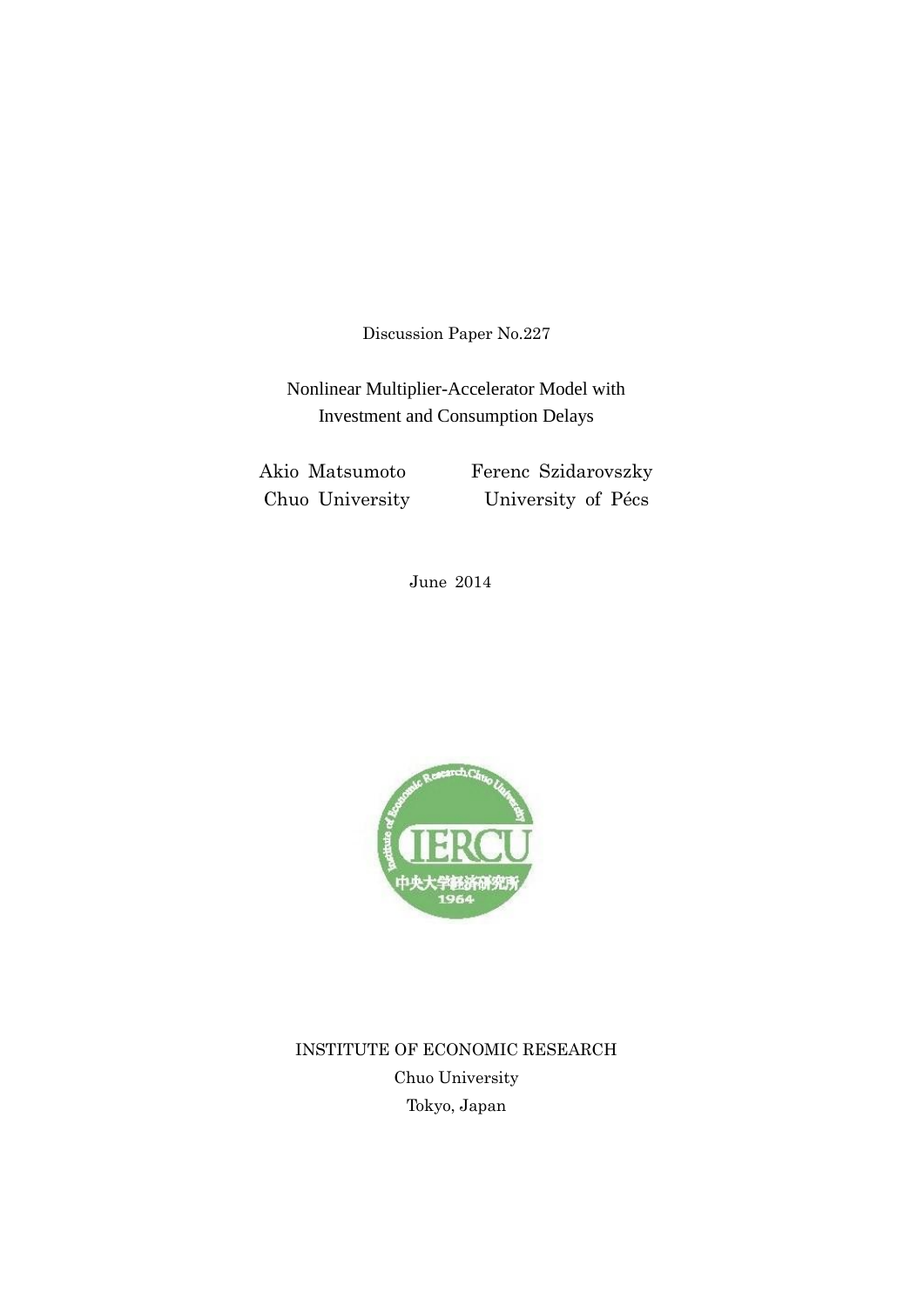# Nonlinear Multiplier-Accelerator Model with Investment and Consumption Delays

Akio Matsumoto<sup>†</sup>and Ferenc Szidarovszky<sup>‡</sup>

#### Abstract

This paper shows how cyclic dynamics of national income can emerge in the multiplier-accelerator model with continuous time scale when delays in investment and consumption are presented. An S-shaped functional form of investment and a linear consumption function are adopted to illustrate the phenomenon and to compute the stability-switching curves on which a stability gain or loss occurs. Assuming that the equilibrium national income is locally stable if there are no delays, it is demonstrated that one delay is harmless and with two delays, the system can produce limit cycles and the stability switch repeatedly occurs when one of the delays increases and the other is kept to be positive constant.

Keywords: Nonlinear multiplier accelerator model, Business cycle, Investment delay, Consumption delay, Stability switch

JEL Classifications: C63, E12, E32

The authors highly appreciate the Önancial supports from the MEXT-Supported Program for the Strategic Research Foundation at Private Universities 2013-207, the Japan Society for the Promotion of Science (Grant-in-Aid for Scientific Research (C) 24530202, 25380238 and 26380316). The usual disclaimers apply.

yProfessor, Department of Economics, Senior Researcher, International Center for further Development of Dynamic Economic Research, Chuo University, 742-1, Higashi-Nakano, Hachio ji, Tokyo, 192-0393, Japan; akiom@tamacc.chuo-u.ac.jp

<sup>&</sup>lt;sup>‡</sup>Professor, Department of Applied Mathematics, University of Pécs, Ifúság, u. 6., H-7624, PÈcs, Hungary; szidarka@gmail.com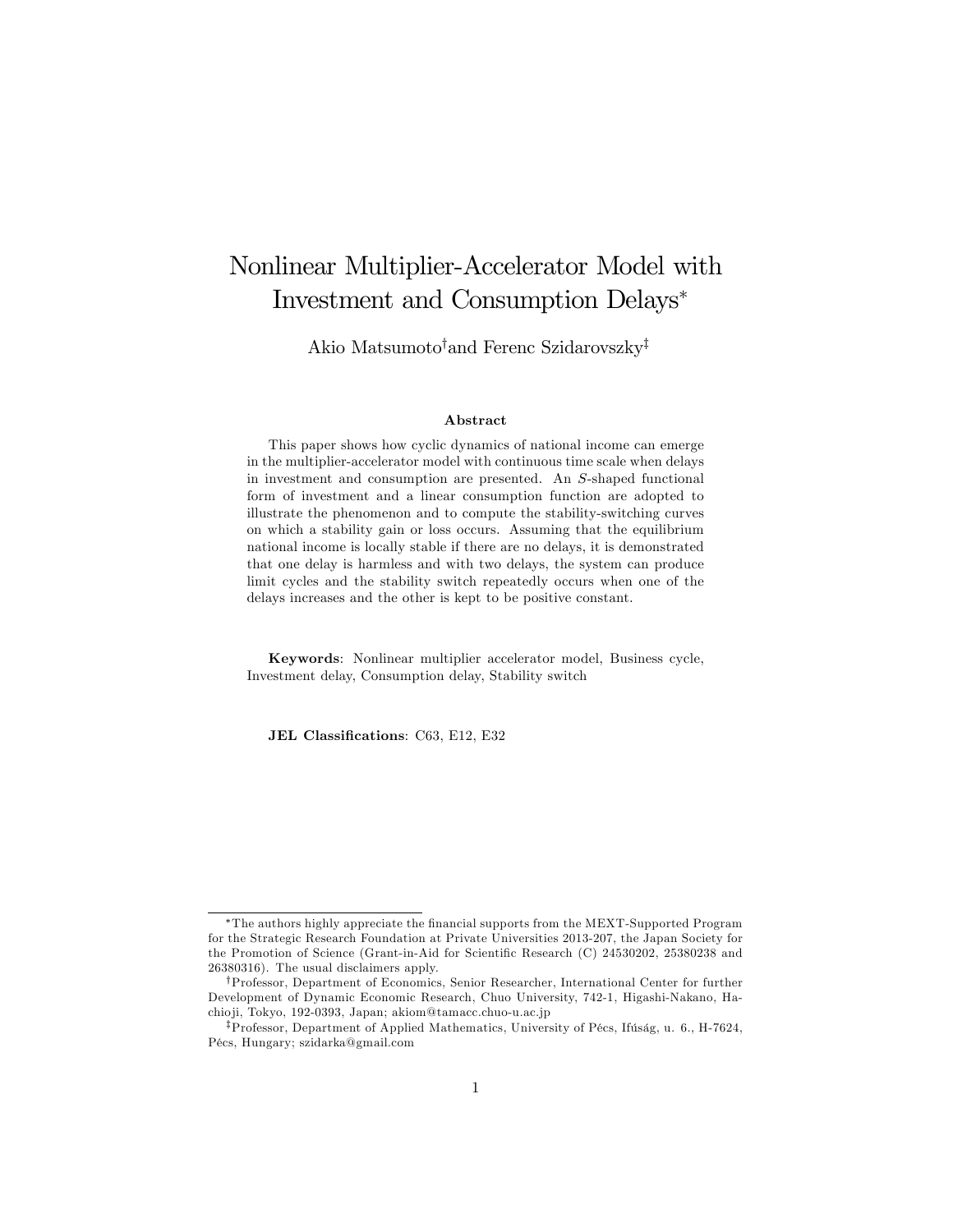## 1 Introduction

Macroeconomic variables such as national income, employment rate, interest rate, exchange rate, etc. exhibit persistent and irregular fluctuations. Although linear models may be aperiodic if exogenous shocks are appropriately introduced, it has been a main interest in studying macroeconomic dynamics to detect endogenous sources of such irregularity. "Delay" and "nonlinearity" were once thought to be two of the main ingredients for endogenous cyclic behavior. If we look back at the classic literature in the  $1930$ 's  $-1950$ 's, we find jewelry papers on macro dynamics, Kalecki (1935) assuming a gestation lag of investment, Samuelson (1939) building a multiplier-accelerator model, Kaldor (1940) adopting nonlinear investment based on the profit principle, Hicks (1950) extending Samuelson's model with the floor and ceiling, Goodwin (1951) assembling Samuelson's model in a different way with a nonlinear delay investment based on the acceleration principle. However, maybe due to mathematical difficulties to deal with delay differential equations or nonlinear difference equations, both of which are main tools for analyzing economic dynamics, macro dynamic studies with delay and/or nonlinearity gradually disappear from the main stream.

In the early 1980's, chaos theory sheds light on the roles of nonlinearity in deterministic processes to explain various complex dynamic behaviors of macro economic variables. A lot of efforts, since then, have been devoted to investigate the applicability of the chaos theory to dynamic economic analysis and to reconsider the various existing economic models. Samuelsonian multiplier-accelerator models that we draw much attention to in this study are also affected and extended in various directions. The original model is linear and can generate only damped or explosive oscillations. Westerhoff  $(2006)$  modifies the induced investment to depend on a nonlinear mix of extrapolative and regressive expectation formations. Further, Lines and Westerhoff (2006) use a weighted average of extrapolative and reverting expectations formations. Direct consequence of these alternations is that the adjustment process of national income becomes nonlinear and the birth of complex output fluctuations are numerically confirmed. Concerning the discrete-time Hicks' version, Hommes (1995) focuses on consumption and investment delays distributed over several periods and shows that strange-chaotic attractor can occur. The distinguished feature of the Hicks' version is an introduction of an income ceiling and an investment floor to the Samuelson version. These exogenous factors are endogenized through a capital formation theory. The floor is related to the capital stock through a depreciation rate in Puu et al. (2005) and the ceiling to the capital stock through the income-capital ratio in Puu (2007). Both are taken into account simultaneously in Sushko et al. (2010). It is shown that periodic, quasi periodic and aperiodic cycles can emerge in these models. Concerning the continuous-time Hicks' version, Goodwin (1951) replaces the piecewise linearity in an investment function with a smooth nonlinearity. Puu (2000) chooses truncated Taylor expansions of a nonlinear investment function. Matsumoto and Szidarovszky (2010) invoke continuously distributed time delays in consumption and investment and make it likely that the modified model possesses a piecewisely connected limit cycle.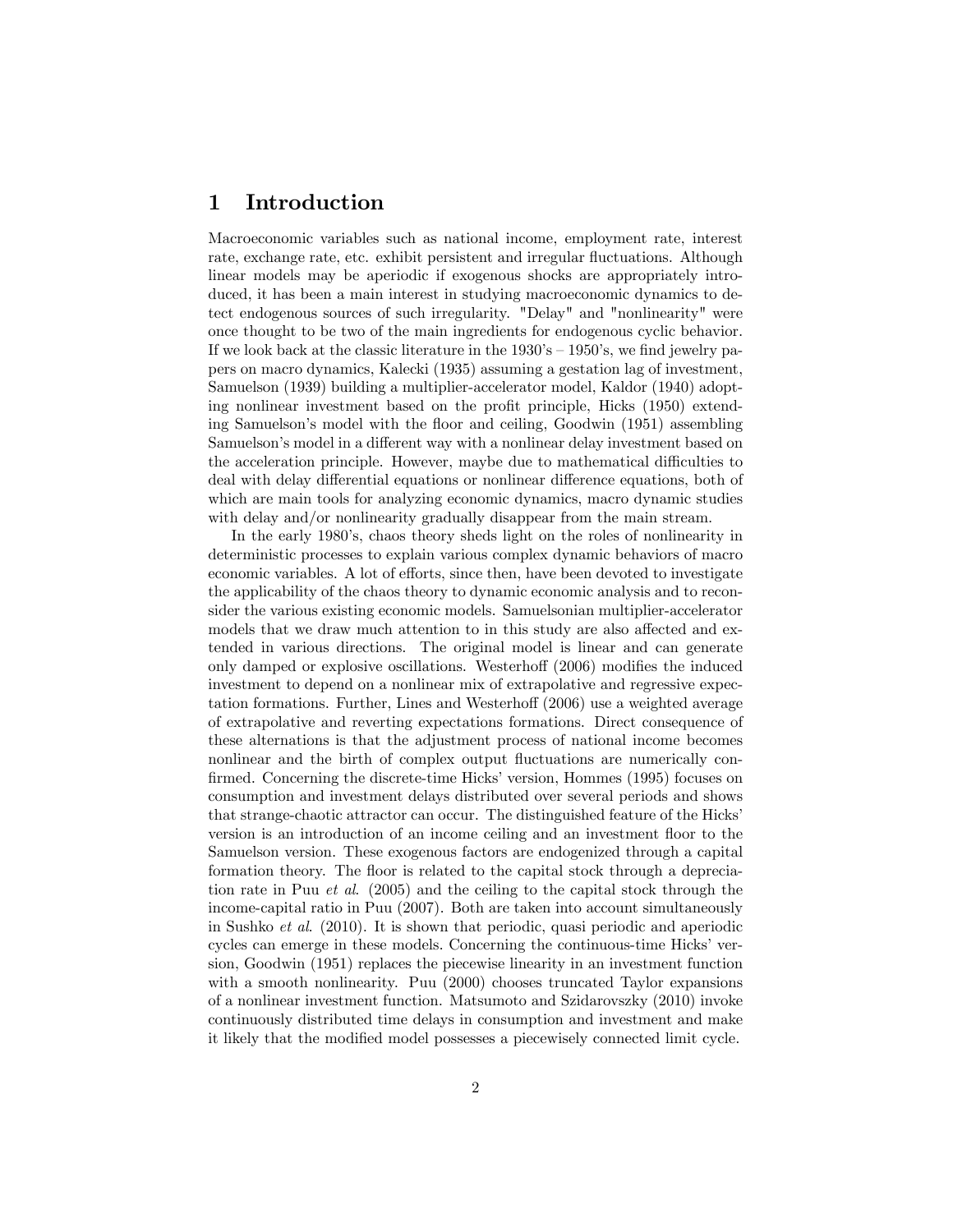This paper purposes to reconsider the lost roles of delays for the emergence of persistent fluctuations. To this end, we extend continuous time Goodwin's nonlinear multiplier-accelerator model by explicitly dealing with investment delay and consumption delay. Goodwin's model is augmented with nonlinear accelerator and investment delay. In demonstrating emergence of persistently cyclic behavior, the role of nonlinearities has been highlighted whereas the role of the delays have been made implicit. This is mainly because Goodwin's delay differential equation that describes dynamics of the national income is approximated in a neighborhood of zero-delay to obtain a second-order differential equation. As a natural consequence, considerations on delays lie outside of the scope of the main discussion. Recently the role of investment delay is discussed in Matsumoto and Szidarovszky (2014a) in which Goodwin's original model with one delay in investment is reexamined. In this paper, we further add consumption delay to it and investigate whether two delays in investment and consumption are responsible for various macro dynamic fluctuations. Although this has the similar structure to the model considered in Matsumoto and Szidarovszky (2014b) in which two delays in investment and consumption under Goodwin setting is investigated, there is an essential and important difference. The main tool used there is not applicable to our model and thus we use a completely different method developed by Gu et al. (2005) to analyze it. Further, the two models have only a small difference in model construction, the results obtained are very much different.

The paper is organized as follows. In Section 2, the basic elements of the multiplier-accelerator model are recapitulated. In Section 3 the one delay model is considered as a benchmark. In Section 4, the two delay model is analytically investigated and the stability switch is rigorously considered. In Section 5, some numerical simulations are presented. Section 6 contains some concluding remarks.

## 2 Multiplier-Accelerator Model

We recapitulate the main points of the multiplier-accelerator model of business cycle. Samuelson (1939) constructs a linear model that combines the multiplier theory with the acceleration principle and explains the cyclic nature of the ups and downs in business cycle. The model is cast in discrete-time and based on the fact that national income at time t is the sum of consumption,  $C_t$ , and induced investment,  $I_t$  (i.e.,  $Y_t = C_t + I_t$ ). The model has two ingredients. One is that consumption is a fixed fraction determined by the marginal propensity to consume,  $\alpha$ , of national income with a one-period delay,

$$
C_t = \alpha Y_{t-1}, \ 0 < \alpha < 1
$$

and the other is that induced investment is proportional to changes in consumption in period t that are proportional to changes in national income in period  $t-1$  (i.e., the acceleration principle),

$$
I_t = \beta(C_t - C_{t-1}) = \alpha \beta (Y_{t-1} - Y_{t-2}).
$$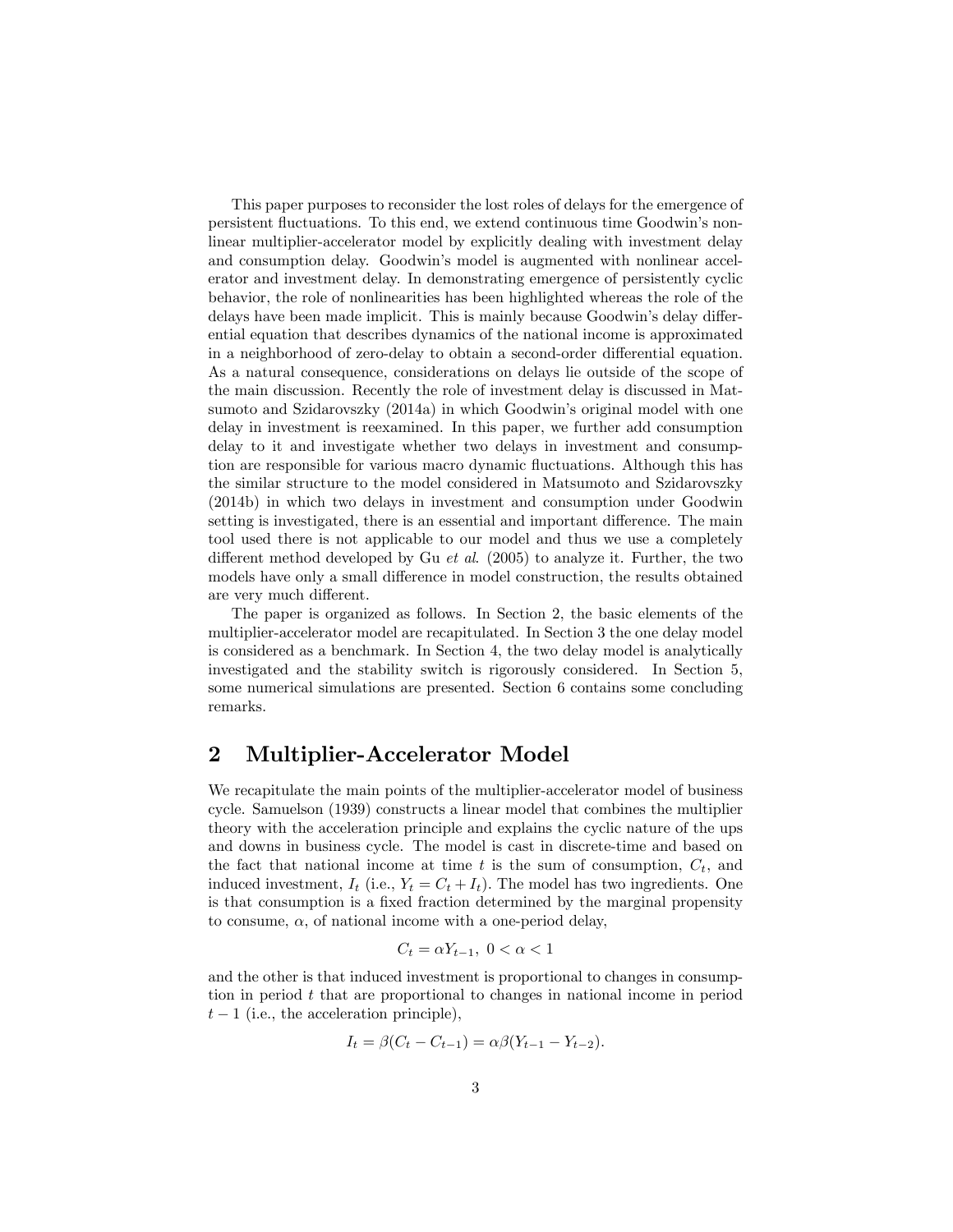Simple substitutions yield a second-order difference equation of national income,

$$
Y_t - \alpha (1 + \beta) Y_{t-1} + \alpha \beta Y_{t-2} = 0.
$$
 (1)

With no autonomous expenditure, the zero solution of equation (1) is the equilibrium national income that is determined by the multiplier. It has been demonstrated that depending on the parameter values, various dynamics including cyclical oscillations can emerge.<sup>1</sup> Since equation  $(1)$  is linear, oscillations if any are mainly damped or explosive but can have constant amplitude under very special conditions. Hicks (1950) reformulates Samuelsonís model as nonlinear (i.e., piecewise linear) by introducing the investment áoor due to the depreciation of the existing capital stock and the output ceiling due to the full employment level of output. Hicks's model is also in discrete time and its possible formulation is

$$
C_t = \alpha Y_{t-1},
$$
  
\n
$$
I_t = \max [\beta(Y_{t-1} - Y_{t-2}), -I_L],
$$
  
\n
$$
Y_t = \min [C_t + I_t, Y^c]
$$
\n(2)

where  $-I_L$  denotes the investment floor and  $Y<sup>c</sup>$  is the income ceiling. These exogenous bounds prevent the unstable fluctuates from being infinitely explosive. Goodwin (1951) casts the discrete-time model in continuous time scale and replaces the piecewise linear investment function with the smooth nonlinear function. Five different versions of his model are presented and its second version is described by the following two-dimensional system:

$$
\varepsilon \dot{Y}(t) = \dot{K}(t) - (1 - a)Y(t)
$$
  
\n
$$
\dot{K}(t) = \varphi(\dot{Y}(t))
$$
\n(3)

where  $\varphi(Y)$  denotes the induced investment with  $\varphi'(Y) > 0$  and  $\varphi''(Y) \neq 0$ . Delay  $\delta$  is introduced in the investment function in the third version,

$$
\dot{K}(t) = \varphi(\dot{Y}(t-\delta))
$$

which is substituted into the first equation in  $(3)$  to obtain a delay differential equation of neutral type,

$$
\varepsilon \dot{Y}(t) - \varphi(\dot{Y}(t-\delta)) + (1-\alpha)Y(t) = 0.
$$
\n(4)

Goodwin (1951) does not deal with equation (4) but considers its linear approximation with respect to  $\delta$ ,

$$
\varepsilon \delta \ddot{Y}(t)(t) + \left[\varepsilon + (1 - \alpha)\delta\right] \dot{Y}(t) - \varphi(\dot{Y}(t)) + (1 - \alpha)Y(t) = 0.
$$

The delay differential equation turns to be a second-order nonlinear differential equation, which is the fourth version of Goodwin's model. Under the instability

<sup>&</sup>lt;sup>1</sup>For a qualitative analysis, see, for example, Gandolfo  $(2009)$ .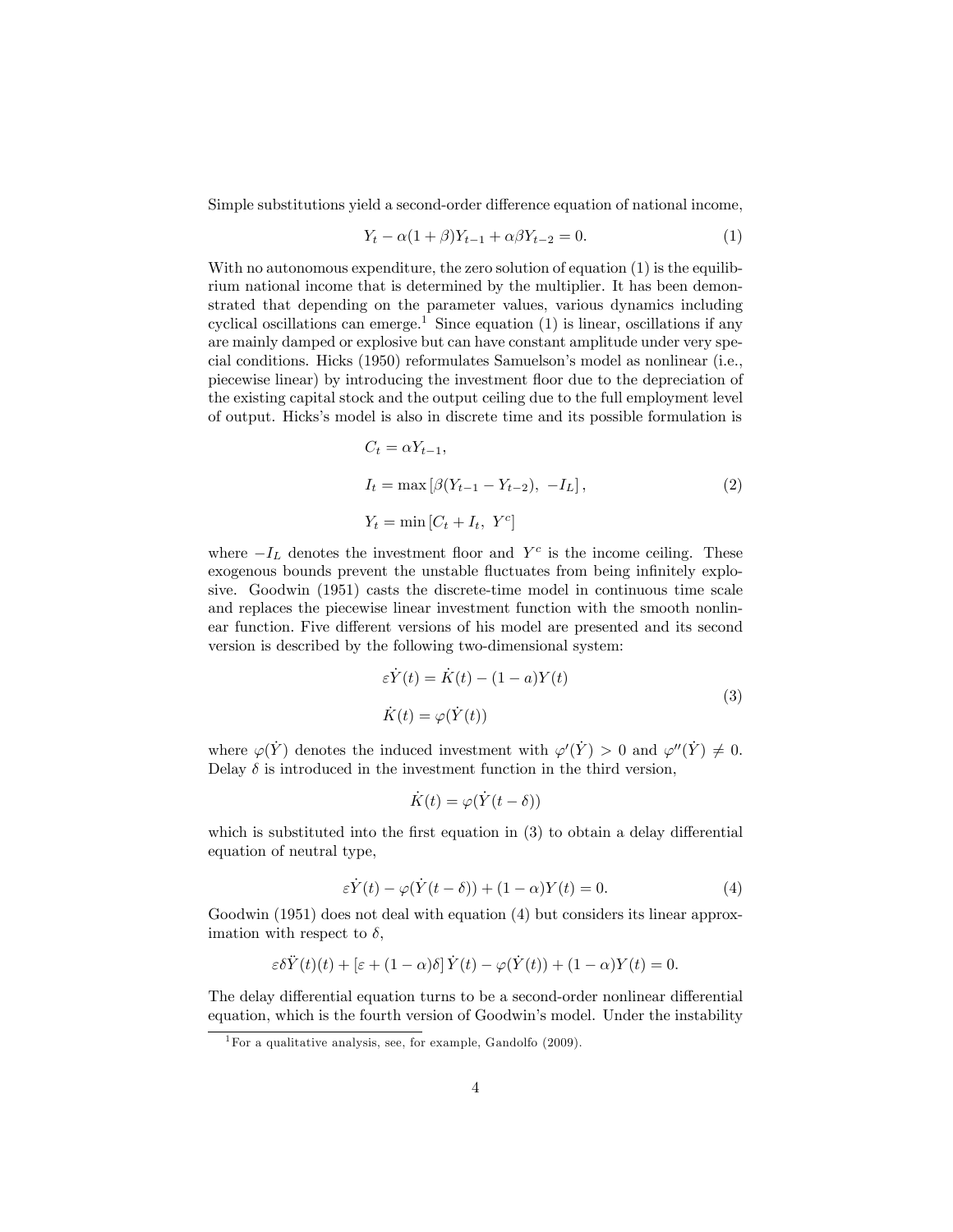condition,  $\varepsilon + (1 - \alpha)\delta > \varphi'(0)$ , and the approximation condition that  $\delta$  is sufficiently small, it is shown that Goodwin's differential equation can have a cyclic solution. Matsumoto and Szidarovszky (2014a) rigorously investigate dynamics generated by equation (4) with larger values of  $\delta$  and demonstrate that equation (4) can produce not only smooth cyclic oscillations but also sawtooth oscillations.

We now move one more step forward. A delay in consumption in the discretetime model is explicitly taken into account in a la Goodwinian continuous-time model. In particular, we recast the nonlinear discrete-time multiplier-accelerator model in continuous time scale with the following modifications,

$$
C(t) = \alpha Y(t - \eta),
$$
  
\n
$$
I(t) = \varphi(\dot{Y}(t - \delta)),
$$
  
\n
$$
Y(t) = \int_0^t \frac{1}{\varepsilon} e^{-\frac{t - \tau}{\varepsilon}} E(\tau) d\tau
$$
\n(5)

where  $E(\tau) = C(\tau) + I(\tau)$  is the total expenditure,  $\eta > 0$  is the consumption delay. The last equation indicates that national income lags behind the expenditure and this delay is of exponential form. The basic dynamic structure of equation (5) is similar to that of Philips (1954) in which three delays in investment, consumption and production are analyzed in continuous-time scale. Notice that all the delays are continuously distributed and have exponential forms in Philips' model whereas consumption and investment delays are fixed in system  $(5)$ . Differentiating the last equation in  $(5)$  with respect to t and substituting delayed consumption and investment into the resultant expression presents a differential equation with two fixed delays,

$$
\varepsilon \dot{Y}(t) - \varphi(\dot{Y}(t-\delta)) + Y(t) - \alpha Y(t-\eta) = 0.
$$
\n(6)

This is the dynamic model we will analyze. Similarity to equation (4) is clear. It preserves the four main features of the discrete-time multiplier-accelerator model, the multiplier, the acceleration principle, the nonlinear investment function and the delays in consumption and investment.<sup>2</sup> Its linearly approximated version is

$$
\varepsilon \dot{Y}(t) + Y(t) - \nu \dot{Y}(t - \delta) - \alpha Y(t - \eta) = 0 \tag{7}
$$

where  $\nu = \varphi'(0)$ . With the notation

$$
a = \frac{1}{\varepsilon}, b = \frac{\nu}{\varepsilon}
$$
 and  $c = \frac{\alpha}{\varepsilon}$ 

equation (7) becomes

$$
\dot{Y}(t) + aY(t) - b\dot{Y}(t - \delta) - cY(t - \eta) = 0.
$$
 (8)

<sup>2</sup>Professor Anna Antonova indicates this form of the consumption delay in the private correspondence. See Matsumoto and Szidarovszky (2014b) for another form of the consumption delay in which the last two terms,  $Y(t) - \alpha Y(t - \eta)$ , are replaced with  $(1 - \alpha)Y(t - \eta)$ .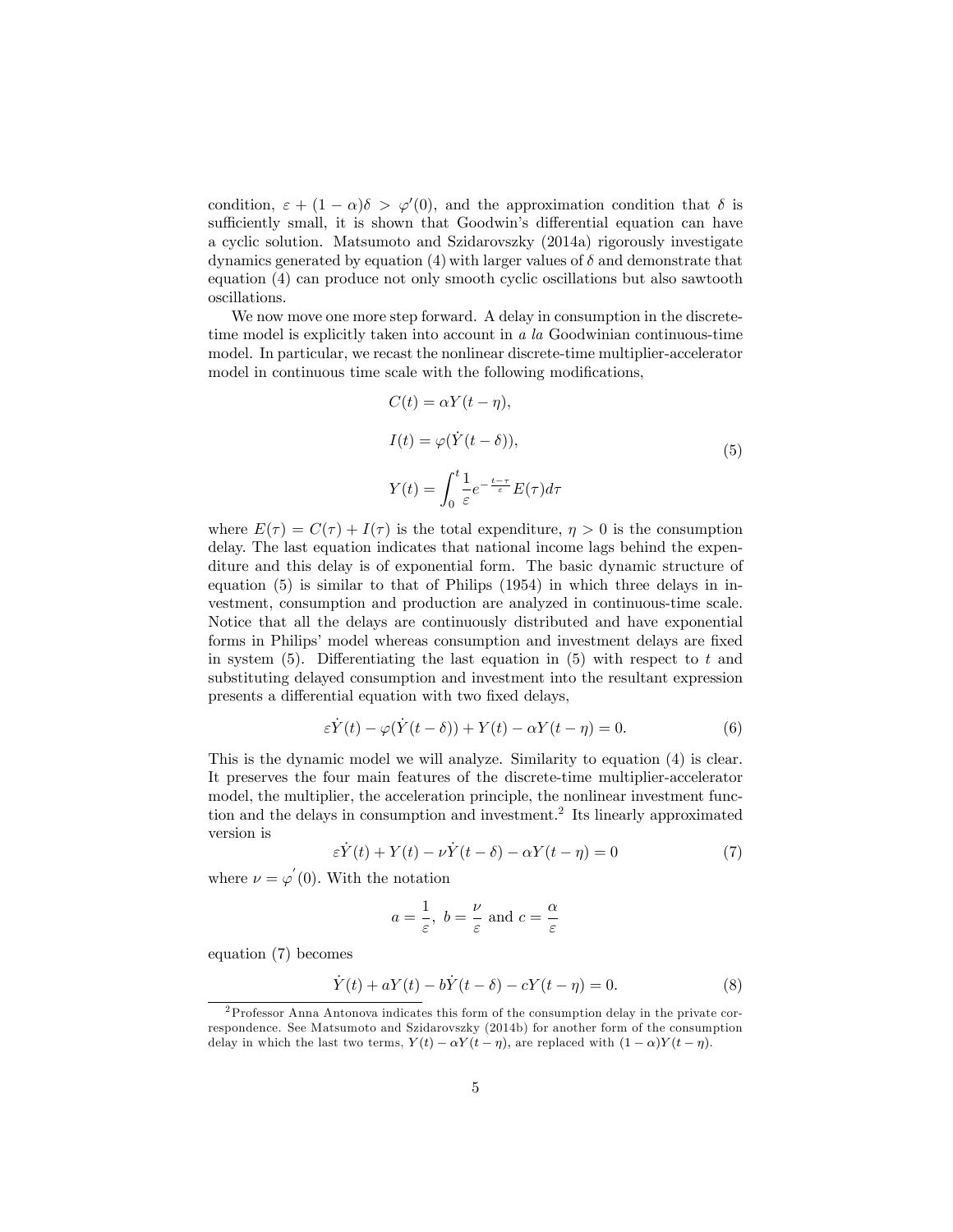The corresponding characteristic equation is obtained by substituting an exponential solution,  $Y(t) = e^{\lambda t}u$ ,

$$
\lambda + a - b\lambda e^{-\delta\lambda} - ce^{-\eta\lambda} = 0.
$$
 (9)

Stability of equation  $(8)$  can be examined by finding the locations of the eigenvalues of equation (9). Before proceeding, we make the following assumption since, under many circumstances, it is natural to suppose that the investment delay is longer than the consumption delay.

#### Assumption 1.  $\delta > \eta$

As a benchmark for the stability analysis, we first consider the continuoustime model without delays,

$$
\varepsilon \dot{Y}(t) - \varphi(\dot{Y}(t)) + (1 - \alpha)Y(t) = 0 \tag{10}
$$

which is obtained by substituting the second equation in  $(3)$  into the first or taking away  $\delta$  and  $\eta$  from equation (6). The local asymptotical stability of equation (10) can be examined by linearization around the steady state  $\bar{Y} = 0$ :

$$
\varepsilon \dot{Y}(t) - \nu \dot{Y}(t) + (1 - \alpha)Y(t) = 0.
$$

If  $\varepsilon = \nu$ , then  $Y(t) = 0$  for all  $t \geq 0$  is a solution, which is uninteresting. It is also checked that the steady state is locally asymptotically stable if  $\varepsilon > \nu$  and locally unstable if  $\varepsilon < \nu$ . In the existing literature, local instability is usually assumed for cyclic study.<sup>3</sup> Since we will consider the delay effects on the stable steady state, we impose the following condition in which the steady state of the non-delay equation (10) is locally asymptotically stable:

Assumption 2.  $\varepsilon > \nu$ 

#### 3 The Single-Delay Case

In this section we briefly examine the single delay effect on the output dynamics, taking away Assumption 1. Assume first that  $\delta = 0$  and  $\eta > 0$ , so equation (9) becomes

$$
(1-b)\lambda + a - ce^{-\eta\lambda} = 0.
$$
 (11)

At  $\eta = 0$  the eigenvalue is  $(\alpha - 1)/(\varepsilon - \nu)$ , so equation (11) is stable since  $\nu < \varepsilon$ and  $0 < \alpha < 1$ . At any stability switch  $\lambda = i\omega$ , where we can assume that  $\omega > 0$ , since the conjugate of any eigenvalue is also an eigenvalue. Substituting it into equation (11) transforms equation (11) to

$$
i(1-b)\omega + a - c(\cos \eta \omega - i \sin \eta \omega) = 0
$$

<sup>3</sup>Matsumoto (2009) assumes local stability of the steady state and exhibits that a Goodwinean multiplier-acclerator model can have multiple limit cycles.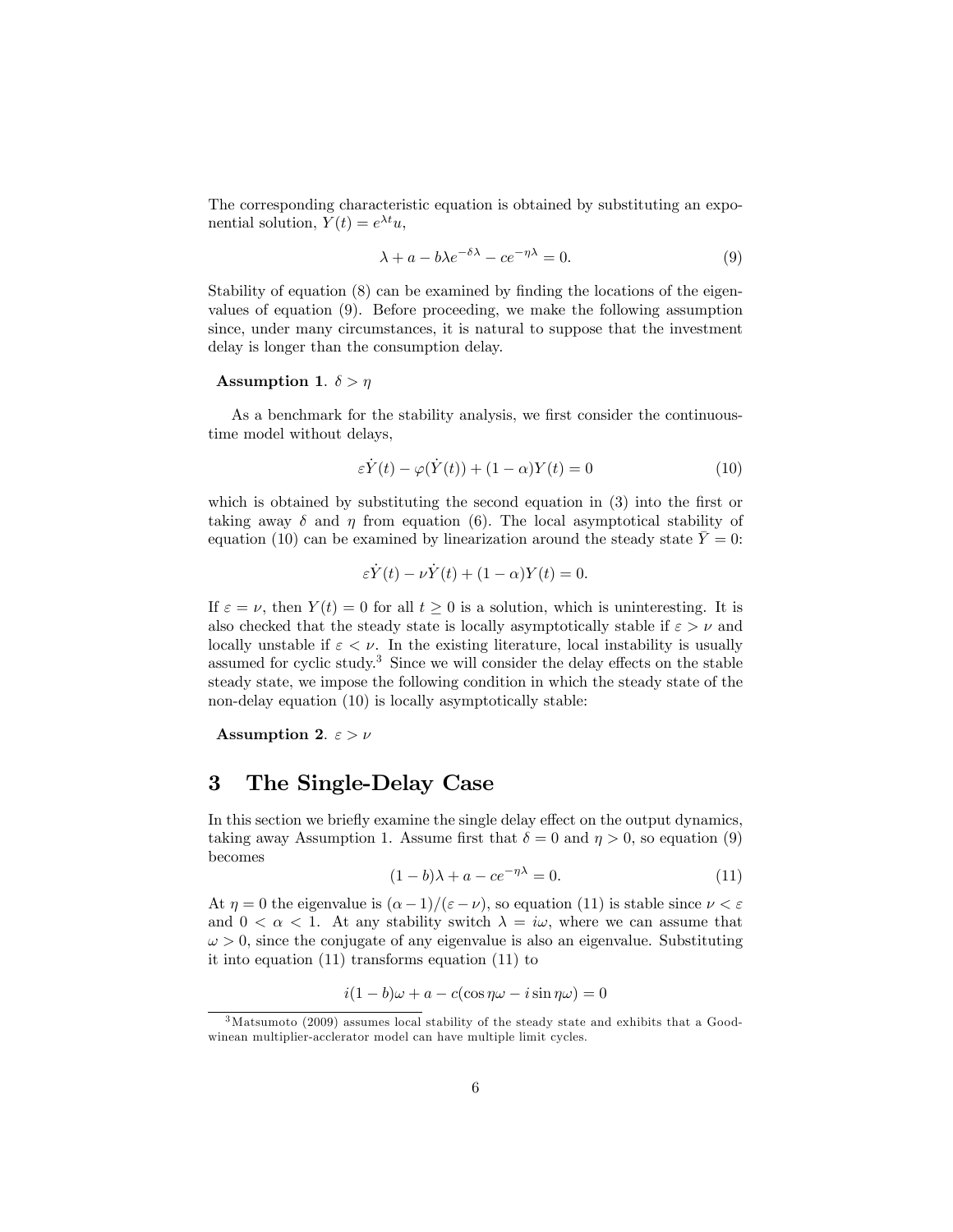and then separating the real and imaginary parts gives two equations for two unknowns  $\omega$  and  $\eta$  as

$$
a - c \cos \eta \omega = 0
$$

$$
(1 - b)\omega + c\sin\eta\omega = 0.
$$

Moving a and  $(1-b)\omega$  to the right hand sides and adding the squared equations yield

$$
(1-b)^2 \omega^2 = c^2 - a^2 < 0.
$$

This inequality means that there is no positive  $\omega$  satisfying the last equation. Thus we conclude that no stability switch occurs and the steady state is locally asymptotically stable for all  $\eta \geq 0$ . That is, consumption delay is *harmless*.

We now examine the opposite case in which  $\delta > 0$  and  $\eta = 0$ , so equation (9) becomes

$$
\lambda + a - c - b\lambda e^{-\delta\lambda} = 0. \tag{12}
$$

It can be checked that the steady state  $\overline{Y}$  solves equation (8) with  $\eta = 0$  and is locally asymptotically stable for  $\delta = 0$ . Assuming that  $\lambda = i\omega$  with  $\omega > 0$  is a solution of equation (12) and substituting it into equation (12) present

$$
a - c - b\omega \sin \delta \omega = 0,
$$
  

$$
\omega - b\omega \cos \delta \omega = 0.
$$

Moving  $a - c$  and  $\omega$  to the right hand sides, squaring them and adding them together give

$$
(a-c)^2 + (1-b^2)\omega^2 = 0.
$$

Since  $1 - b^2 > 0$  by Assumption 2, there is no positive  $\omega$  solving the above equation. Thus no stability switch occurs for all  $\delta > 0$  and the investment delay is also harmless under Assumption 2. Lastly we consider one more special case in which the delays are identical,  $\delta = \eta$ . The characteristic equation is

$$
\lambda + a - (b\lambda + c)e^{-\delta\lambda} = 0 \tag{13}
$$

which, with  $\lambda = \iota \omega$ , can be divided into two equations,

$$
c \cos \delta \omega + b \omega \sin \delta \omega = a
$$

$$
-c \sin \delta \omega + b \omega \cos \delta \omega = \omega
$$

from which we have

$$
(1 - b^2)\omega^2 = c^2 - a^2 < 0.
$$

This inequality implies that there is no positive  $\omega$  solving the above equation. Thus the steady state is locally asymptotically stable for all  $\delta = \eta \geq 0$ . In other words, the single delay does not affect asymptotic behavior. However, it matters in transient behavior.<sup>4</sup> To sum up, we have the following:

<sup>&</sup>lt;sup>4</sup> See Matsumoto and Szidarovszky (2014a) for some numerical results in which the delay generates oscillations, causes slower convergence and makes time tra jectories kinked while the time trajectory with no delay monotonically converges to the zero solution.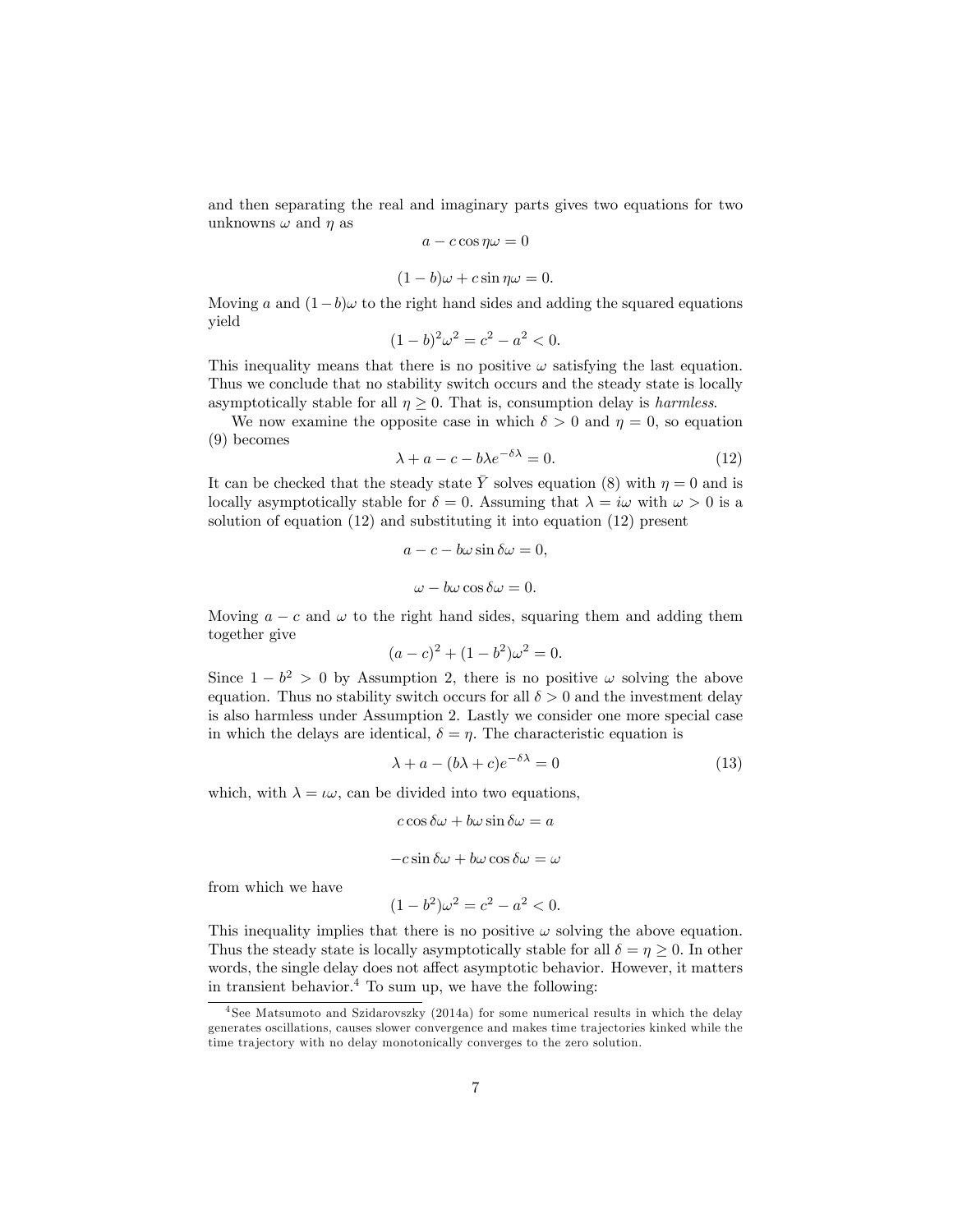Theorem 1 Given Assumption 2, the zero solution of one-delay differential equation (8) with  $\delta = 0$ ,  $\eta = 0$  or  $\delta = \eta$  is locally asymptotically stable for all  $\eta > 0$ ,  $\delta > 0$  or  $\delta = \eta > 0$ .

# 4 The Two-Delay Case

Characteristic equation (9) is now investigated with applying Guís method (Gu, et al. (2005)) developed to analyze a two delay differential equation.<sup>5</sup> Dividing its both sides by  $a + \lambda$  and introducing the new functions,

$$
a_1(\lambda) = -\frac{b\lambda}{a+\lambda}
$$
 and  $a_2(\lambda) = -\frac{c}{a+\lambda}$ 

simplify equation (9),

$$
a(\lambda) = 1 + a_1(\lambda)e^{-\delta\lambda} + a_2(\lambda)e^{-\eta\lambda} = 0.
$$
 (14)

Suppose that  $\lambda = i\omega$  with  $\omega > 0$ .

$$
a_1(i\omega) = -\frac{b\omega^2}{a^2 + \omega^2} - i\frac{ab\omega}{a^2 + \omega^2}
$$
\n(15)

and

$$
a_2(i\omega) = -\frac{ac}{a^2 + \omega^2} + i\frac{c\omega}{a^2 + \omega^2}.
$$
\n(16)

Their absolute values are

$$
|a_1(i\omega)| = \frac{b\omega}{\sqrt{a^2 + \omega^2}} \text{ and } |a_2(i\omega)| = \frac{c}{\sqrt{a^2 + \omega^2}}
$$
(17)

and their arguments are

$$
\arg(a_1(i\omega)) = \tan^{-1}\left(\frac{a}{\omega}\right) + \pi \text{ and } \arg(a_2(i\omega)) = \pi - \tan^{-1}\left(\frac{\omega}{a}\right). \tag{18}
$$

We can consider the three terms in  $a(\lambda)$  as three vectors in the complex plane with the magnitudes 1,  $|a_1(i\omega)|$  and  $|a_2(i\omega)|$ . The solutions of  $a(\lambda)$  means that if we put these vectors head to tail, they form two triangles in two different ways. One triangle is illustrated in Figure 1 and the other is obtained by turning it

<sup>5</sup> In Matsumoto and Szidarovszky (2014b), the similar two delay model is analysed with an elementary method, which is unapplicable to analyse equation (9) due to the existence of the constant term, a: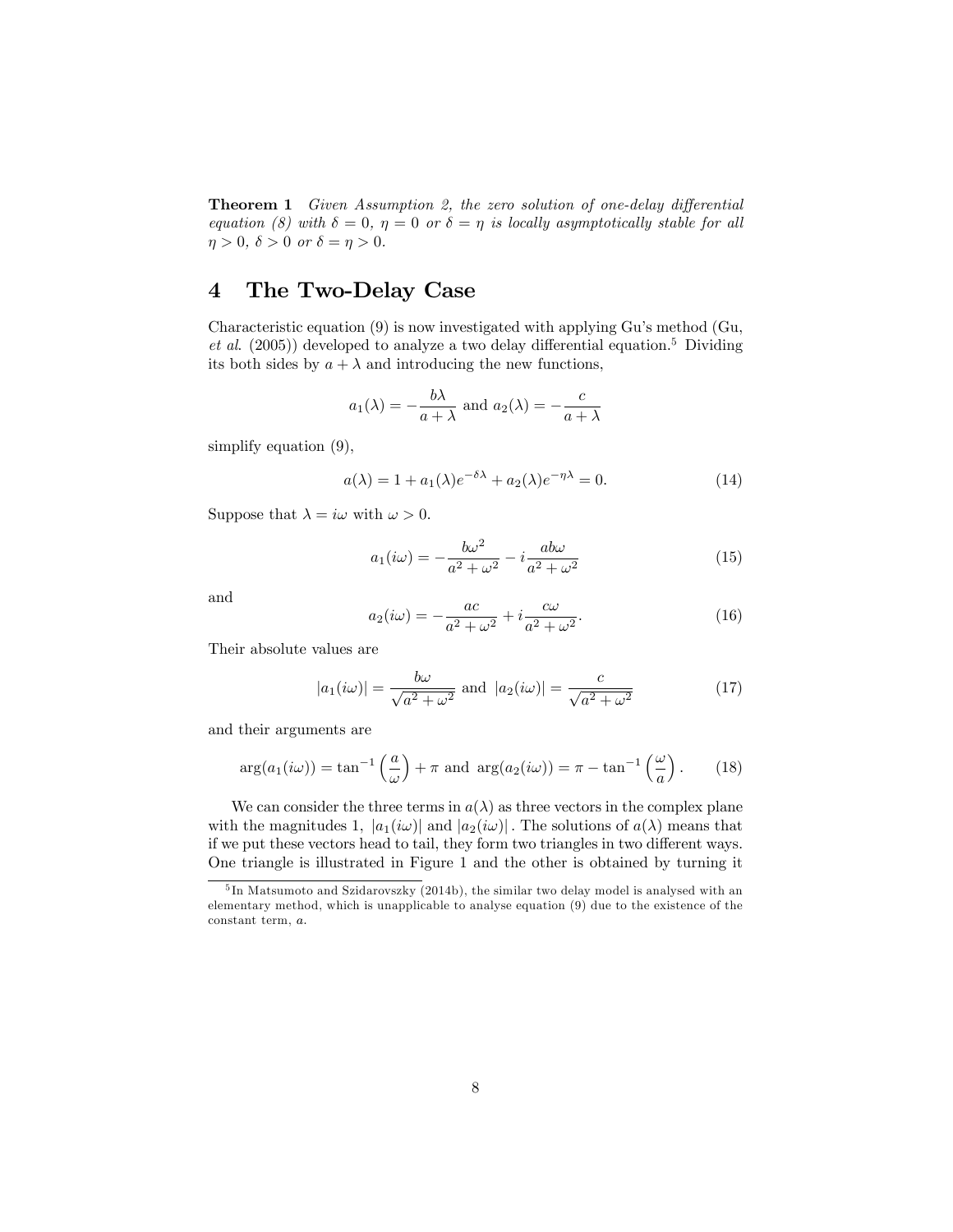over with respect to the axis of abscissa.



In a triangle consisting of three line segments, the length of the sum of any two adjacent line segments is not shorter than the length of the remaining line segment,

$$
1 \le |a_1(i\omega)| + |a_2(i\omega)|,
$$
  

$$
|a_1(i\omega)| \le 1 + |a_2(i\omega)|,
$$

and

$$
|a_2(i\omega)| \leq 1 + |a_1(i\omega)|.
$$

Substituting the absolute values in (17) renders these three conditions to the following two conditions,

$$
f(\omega) = (1 - b^2)\omega^2 - 2bc\omega + a^2 - c^2 \le 0
$$

and

$$
g(\omega) = (1 - b^2)\omega^2 + 2bc\omega + a^2 - c^2 \ge 0.
$$

Both  $f(\omega)$  and  $g(\omega)$  have the same discriminant,

$$
D = 4[c^2 - a^2(1 - b^2)].
$$

In the following we draw attention to the case of  $D > 0$ ,  $\phi$  otherwise  $f(\omega) > 0$ for all  $\omega$  implying no stability switch. Solving  $g(\omega) = 0$  gives the solutions

$$
\omega_1 = \frac{-bc - \sqrt{c^2 - a^2(1 - b^2)}}{1 - b^2}
$$
 and  $\omega_2 = \frac{-bc + \sqrt{c^2 - a^2(1 - b^2)}}{1 - b^2}$ 

<sup>6</sup>Under Assumption 1,  $D > 0$  when  $\alpha > \sqrt{1 - (\nu/\varepsilon)^2}$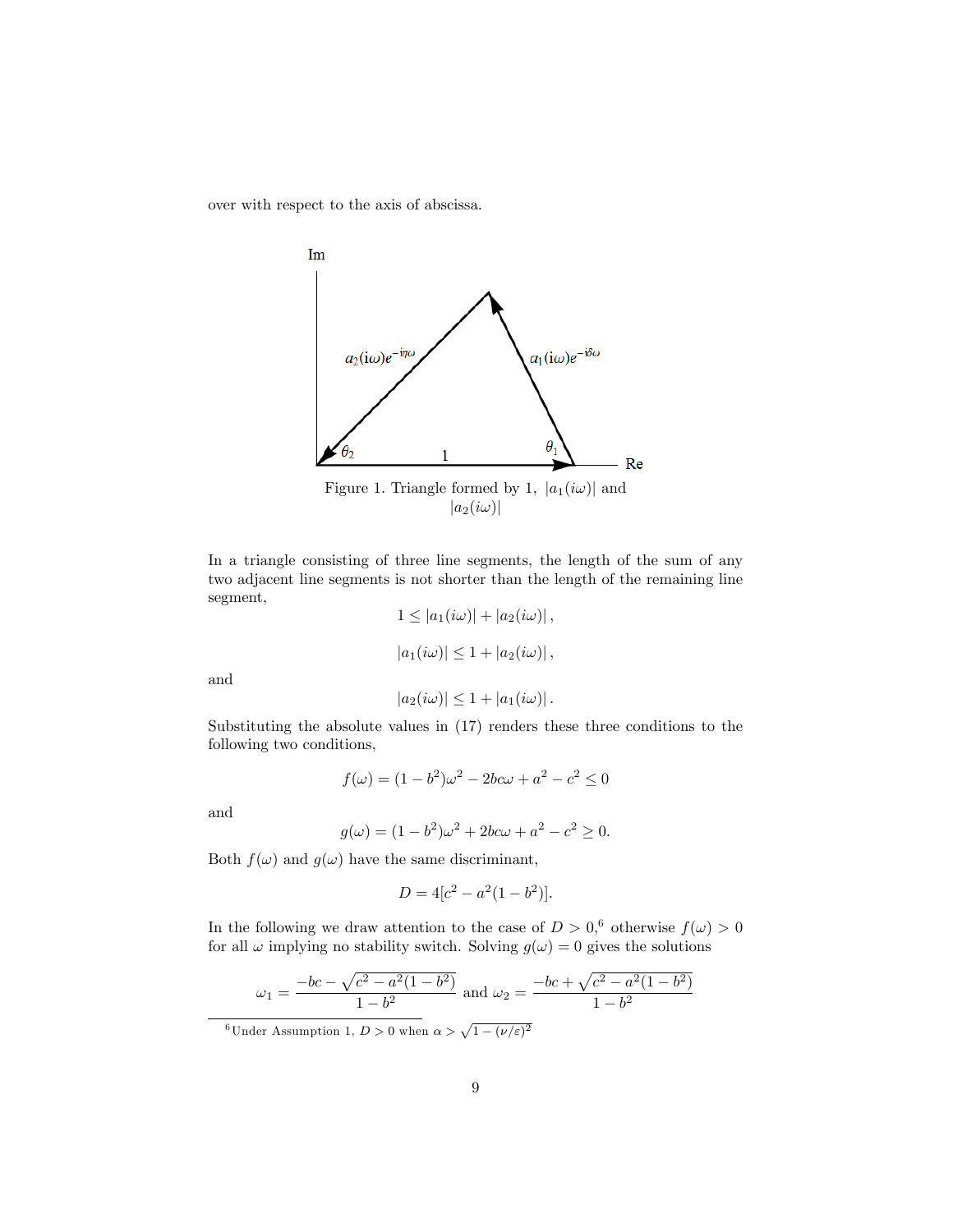and so does solving  $f(\omega) = 0$ ,

$$
\omega_3 = \frac{bc - \sqrt{c^2 - a^2(1 - b^2)}}{1 - b^2}
$$
 and  $\omega_4 = \frac{bc + \sqrt{c^2 - a^2(1 - b^2)}}{1 - b^2}$ .

Since both  $\omega_1$  and  $\omega_2$  are negative and both  $\omega_3$  and  $\omega_4$  are positive, the two conditions,  $f(\omega) \leq 0$  and  $g(\omega) \geq 0$ , are satisfied when  $\omega$  is in interval  $[\omega_3, \omega_4]$ .

We will next find all the pairs of  $(\delta, \eta)$  satisfying  $a(i\omega) = 0$ . The internal angles,  $\theta_1$  and  $\theta_2$ , of the triangle in Figure 1 can be calculated by the law of cosine as

$$
\theta_1(\omega) = \cos^{-1}\left(\frac{a^2 + (1+b^2)\omega^2 - c^2}{2b\omega\sqrt{a^2 + \omega^2}}\right)
$$
\n(19)

and

$$
\theta_2(\omega) = \cos^{-1}\left(\frac{a^2 + (1 - b^2)\omega^2 + c^2}{2c\sqrt{a^2 + \omega^2}}\right).
$$
\n(20)

Solving two equations for  $\delta$  and  $\eta$ 

$$
\left\{\arg\left[a_1(i\omega)e^{-i\delta\omega}\right] + 2m\pi\right\} \pm \theta_1(\omega) = \pi
$$

and

$$
\left\{\arg \left[a_2(i\omega)e^{-i\eta\omega}\right] + 2n\pi\right\} \mp \theta_2(\omega) = \pi
$$

yield

$$
\delta = \frac{1}{\omega} \left[ \tan^{-1} \left( \frac{a}{\omega} \right) + \pi + (2m - 1)\pi \pm \theta_1(\omega) \right].
$$

and

$$
\eta = \frac{1}{\omega} \left[ -\tan^{-1} \left( \frac{\omega}{a} \right) + \pi + (2n - 1)\pi \mp \theta_2(\omega) \right]
$$

where arguments defined in (18) are used. Then for any  $\omega$  satisfying the two conditions,  $f(\omega) \leq 0$  and  $g(\omega) \geq 0$ , we can find the pairs of  $(\delta, \eta)$  constructing the partition curves for  $\omega_3 \leq \omega \leq \omega_4$ :

$$
C_1(m,n) = \{\delta_1(\omega,m), \eta_1(\omega,n)\}\tag{21}
$$

where

$$
\delta_1(\omega, m) = \frac{1}{\omega} \left[ \tan^{-1} \left( \frac{a}{\omega} \right) + 2m\pi + \theta_1(\omega) \right]
$$
  

$$
\eta_1(\omega, n) = \frac{1}{\omega} \left[ -\tan^{-1} \left( \frac{\omega}{a} \right) + 2n\pi - \theta_2(\omega) \right]
$$
 (22)

and

$$
C_2(m,n) = \{\delta_2(\omega,m), \eta_2(\omega,n)\}\tag{23}
$$

where

$$
\delta_2(\omega, m) = \frac{1}{\omega} \left[ \tan^{-1} \left( \frac{a}{\omega} \right) + 2m\pi - \theta_1(\omega) \right]
$$
  

$$
\eta_2(\omega, n) = \frac{1}{\omega} \left[ -\tan^{-1} \left( \frac{\omega}{a} \right) + 2n\pi + \theta_2(\omega) \right]
$$
 (24)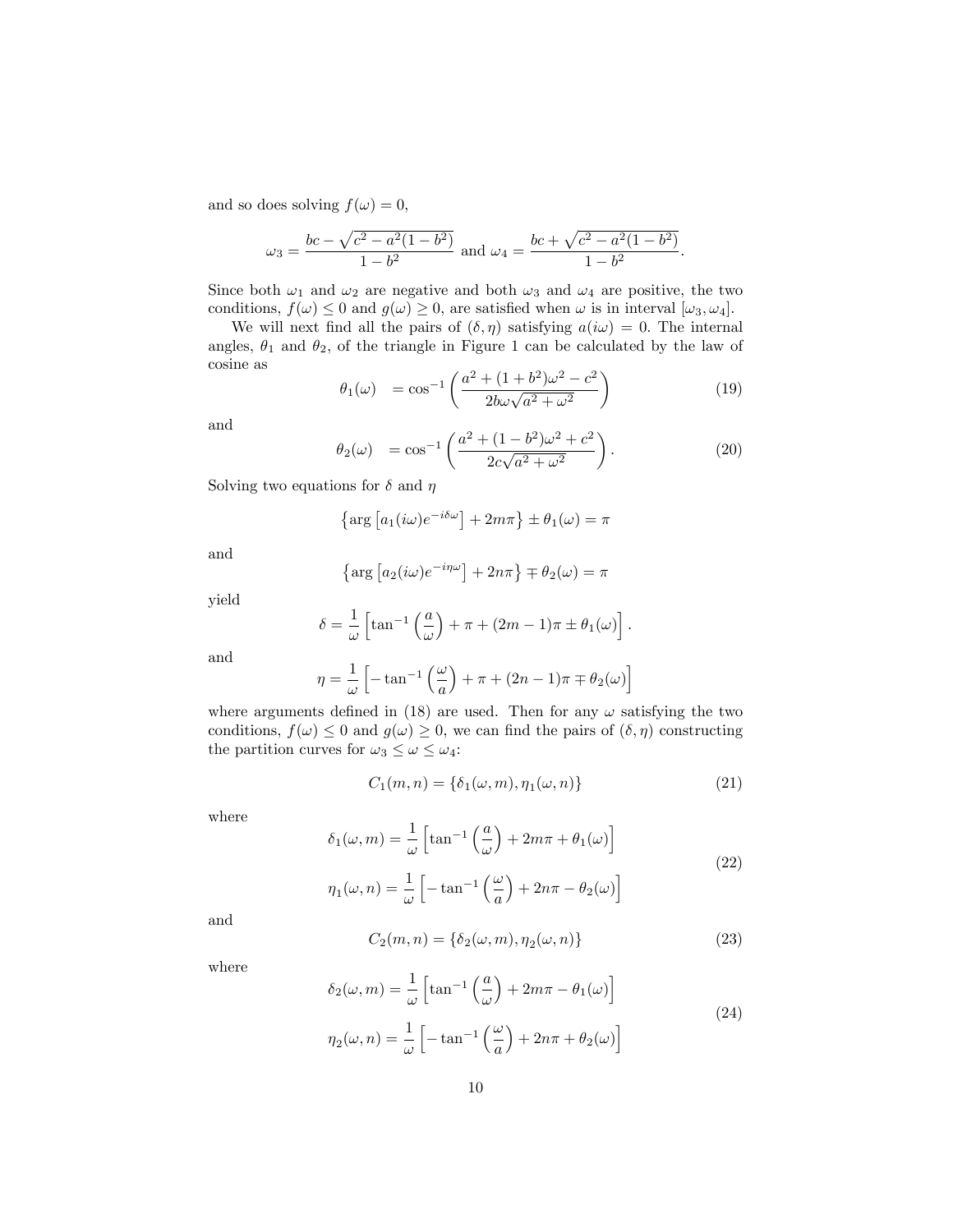with  $m, n = 0, 1, 2, ...$  Notice that m and n are selected to be nonnegative integers so that  $\delta > 0$  and  $\eta > 0$ .

Notice first that  $f(\omega_3) = 0$  and  $f(\omega_4) = 0$ . Then at  $\omega = \omega_k$  for  $k = 3, 4$ ,

$$
\frac{a^2 + (1 + b^2)\omega_k^2 - c^2}{2b\omega_k\sqrt{a^2 + \omega_k^2}} = 1
$$
 and 
$$
\frac{a^2 + (1 - b^2)\omega_k^2 + c^2}{2c\sqrt{a^2 + \omega_k^2}} = 1
$$

implying that  $\theta_1(\omega_k) = \theta_2(\omega_k) = 0$ . Then the initial and end points of  $C_1(m, n)$ are

$$
\delta_1(\omega_k, m) = \frac{1}{\omega_k} \left[ \tan^{-1} \left( \frac{a}{\omega_k} \right) + 2m\pi \right]
$$

and

$$
\eta_1(\omega_k, n) = \frac{1}{\omega_k} \left[ -\tan^{-1} \left( \frac{\omega_k}{a} \right) + 2n\pi \right]
$$

with  $k = 3$  and  $k = 4$ , respectively. In the same way, these of  $C_2(m, n)$  are

$$
\delta_2(\omega_k, m) = \frac{1}{\omega_k} \left[ \tan^{-1} \left( \frac{a}{\omega_k} \right) + 2m\pi \right]
$$

and

$$
\eta_2(\omega_k, n) = \frac{1}{\omega_k} \left[ -\tan^{-1} \left( \frac{\omega_k}{a} \right) + 2n\pi \right]
$$

with  $k = 3$  and  $k = 4$ , respectively. Clearly  $C_1(m, n)$  and  $C_2(m, n)$  have the same initial points and the same end points. Figure 2 depicts the connecting curves for  $m = 1$  and  $n = 1$ . The lower red curve is the segment  $C_1(1,1)$  and the upper blue curve is the segment  $C_2(1,1)$ . Both segments start at the same initial point  $S = (\delta^S, \eta^S)$  and arrive at the same end points  $E = (\delta^E, \eta^E)$  as  $\omega$ increases from  $\omega_3$  to  $\omega_4$ .<sup>7</sup> The connecting curves takes a cigar-shaped profile. These curves are shifted to the right by increasing the values of  $m$  and up by increasing the values of  $n$ .

We show that stability is lost when increasing  $\delta$  crosses the  $C_2(m, n)$  curve from the left while stability is gained when it crosses  $C_1(m, n)$  from the left. We discuss the direction of stability switch in which the solution of equation (14) cross the imaginary axis as  $(\delta, \eta)$  deviates from the partition curve. We first show the following result.

**Theorem 2** The sign of  $Q(\delta, \eta)$  is negative for  $(\delta, \eta)$  on  $C_1(m, n)$  and positive on  $C_2(m, n)$  where  $Q(\delta, \eta)$  is defined as

$$
Q(\delta, \eta) = \text{Im}\left[a_1(i\omega)a_2(-i\omega)e^{i\omega(\eta-\delta)}\right].
$$

<sup>7</sup>More precisely,

$$
\delta^S = \delta_1(\omega_3, 1) = \delta_2(\omega_3, 1)
$$
 and  $\delta^E = \delta_1(\omega_4, 1) = \delta_2(\omega_4, 1)$ 

 $\eta^S = \eta_1(\omega_3, 1) = \eta_2(\omega_3, 1)$  and  $\eta^E = \eta_1(\omega_4, 1) = \eta_2(\omega_4, 1)$ .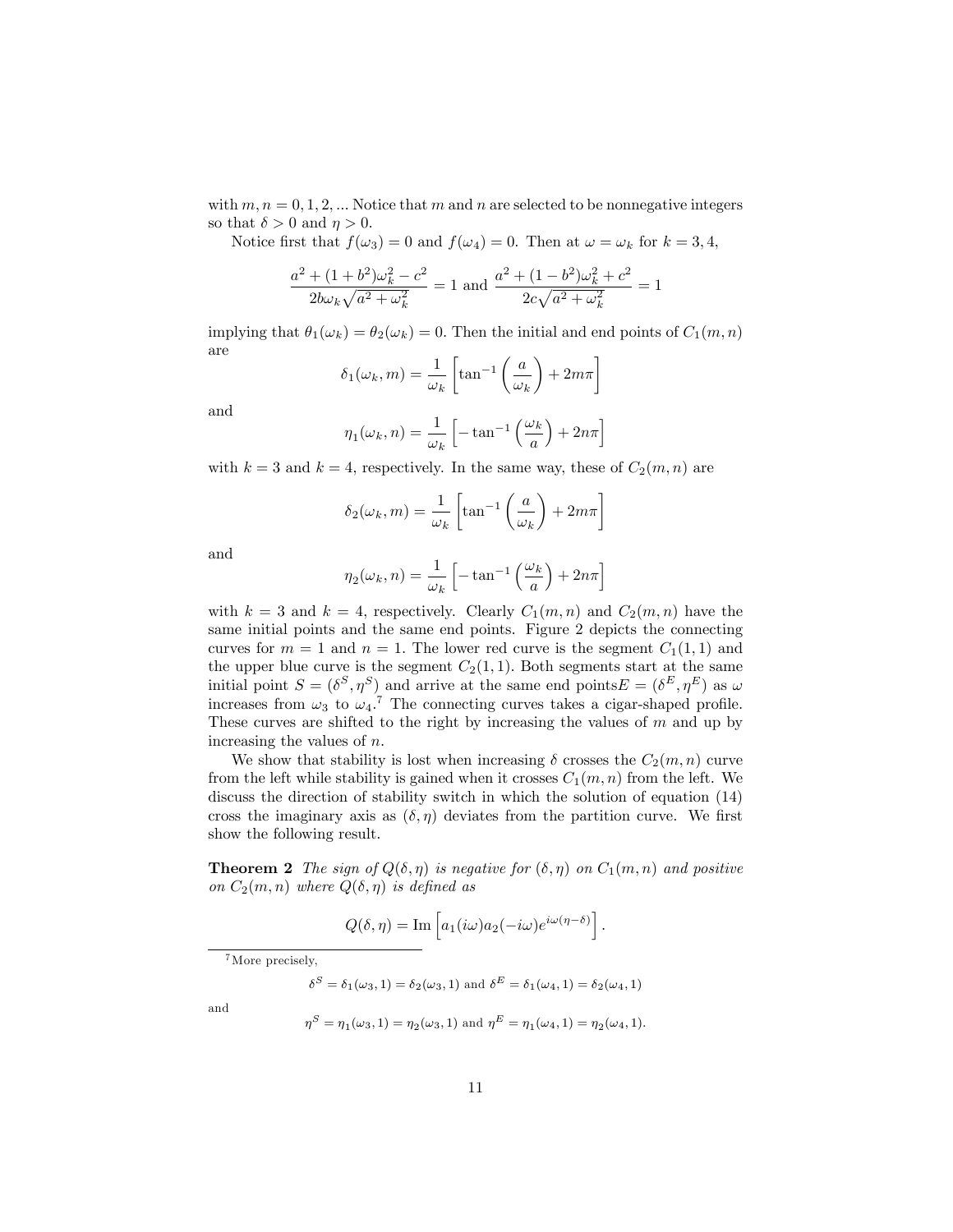**Proof.** Direction of stability switch depends on the sign of Q. The term  $a_1(i\omega)a_2(-i\omega)e^{\omega(\eta-\delta)}$  is written as

$$
\left(-\frac{b\omega^2}{a^2+\omega^2} - i\frac{ab\omega}{a^2+\omega^2}\right)\left(-\frac{ac}{a^2+\omega^2} - i\frac{c\omega}{a^2+\omega^2}\right)e^{i\omega(\eta-\delta)}
$$

which has the same sign as imaginary part of

$$
(-\omega - ia) (-a - i\omega)e^{i\omega(\eta - \delta)} = i(\alpha^2 + \omega^2) (\cos \omega(\eta - \delta) + i \sin \omega(\eta - \delta))
$$

which has the same sign as  $\cos \omega(\eta - \delta)$ . Notice that in (19) and (20), both arguments are positive, so

$$
\theta_1(\omega), \ \theta_2(\omega) \in \left[0, \frac{\pi}{2}\right].
$$

Notice also that for  $(\delta_1, \eta_1)$  on  $C_1(m, n)$ ,

$$
\omega(\eta_1 - \delta_1) = -\left(\tan^{-1}\left(\frac{a}{\omega}\right) + \tan^{-1}\left(\frac{\omega}{a}\right) + \theta_1(\omega) + \theta_2(\omega)\right)
$$

Since

$$
\tan^{-1}\left(\frac{a}{\omega}\right) + \tan^{-1}\left(\frac{\omega}{a}\right) = \frac{\pi}{2},
$$

we then have

$$
\omega(\eta_1 - \delta_1) = -\left(\frac{\pi}{2} + \theta_1(\omega) + \theta_2(\omega)\right) \in \left[-\frac{3\pi}{2}, -\frac{\pi}{2}\right]
$$

implying that

$$
\cos[\omega(\eta_1-\delta_1)]<0.
$$

Therefore,

$$
R_1: Q(\delta, \eta) < 0 \text{ for } (\delta, \eta) \text{ on } C_1(m, n).
$$

Similarly, for  $(\delta_2, \eta_2)$  on  $C_2(m, n)$ ,

$$
\omega(\eta_2 - \delta_2) = -\left(\tan^{-1}\left(\frac{a}{\omega}\right) + \tan^{-1}\left(\frac{\omega}{a}\right) - \theta_1(\omega) - \theta_2(\omega)\right)
$$

$$
= -\left(\frac{\pi}{2} - \theta_1(\omega) - \theta_2(\omega)\right) \in \left[-\frac{\pi}{2}, \frac{\pi}{2}\right]
$$

implying that

$$
\cos[\omega(\eta_2 - \delta_2)] > 0.
$$

Therefore,

$$
R_2: Q(\delta, \eta) > 0 \text{ for } (\delta, \eta) \text{ on } C_2(m, n).
$$

The results,  $R_1$  and  $R_2$ , complete the proof.  $\blacksquare$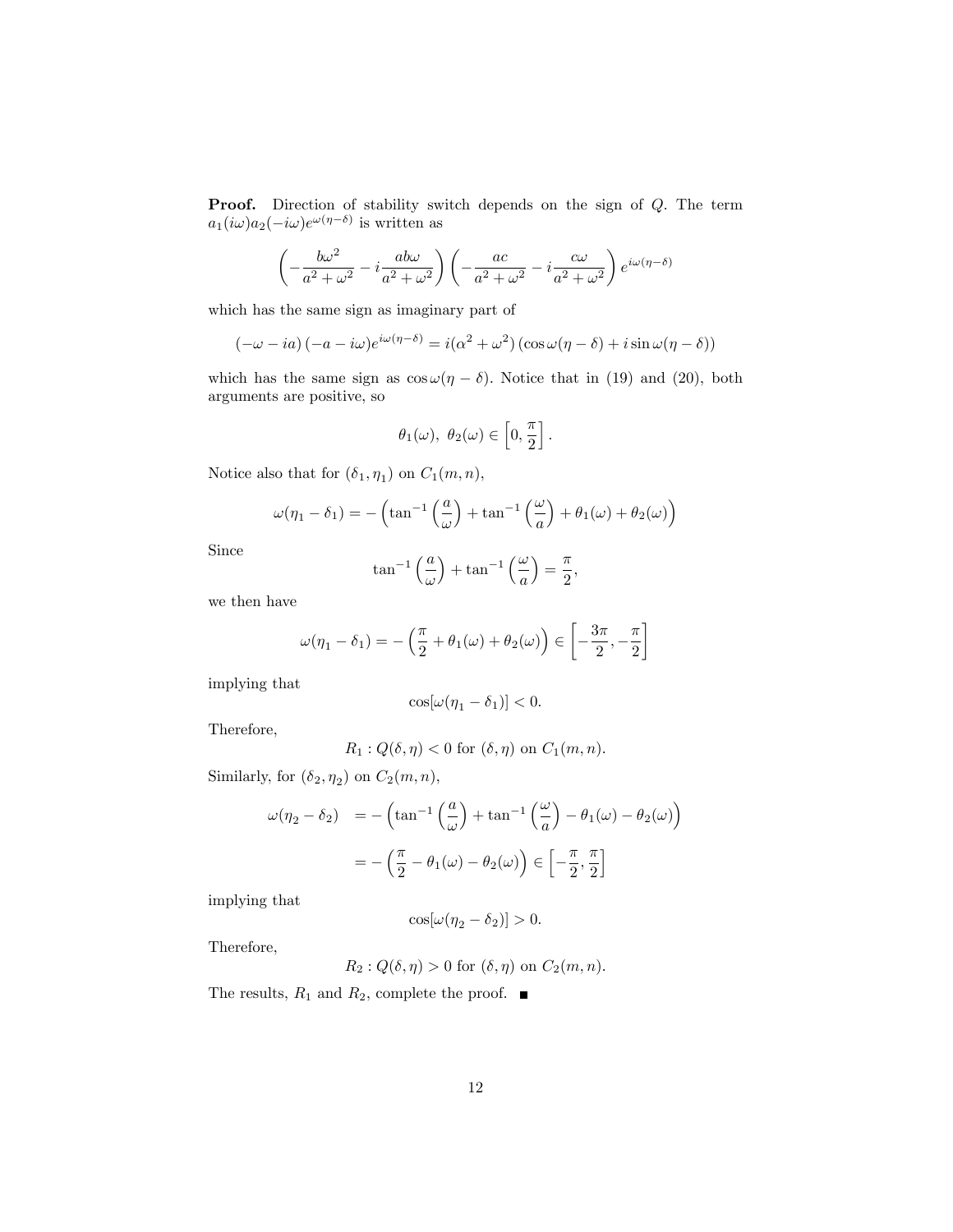As in Gu *et al.* (2005), we call the direction of any segment of the stability switch curve with increasing  $\omega$  the *positive direction*. As we move along the curve in the positive direction, the region on the left hand side is called the region on the left which will be denoted as  $\bf{L}$  and the region on the right hand side the region on the right denoted as  $\bf{R}$ . We now can state Proposition 6.1 of Gu et al. (2005) as follows.

**Theorem 3** As  $(\delta, \eta)$  moves from **R** to **L**, a stability loss occurs if  $Q > 0$  and so does a stability gain if  $Q < 0$ .

Notice in Figure 2 that  $Q(\delta^A, \eta^0) > 0$  as point A,  $(\delta^A, \eta^0)$ , is on  $C_2(1, 1)$  and  $Q(\delta^B, \eta^0) < 0$  as point B,  $(\delta^B, \eta^0)$ , is on  $C_1(1, 1)$ . If we increase the value of  $\delta$ along the dotted horizontal line starting at  $\eta^0$ ,  $\delta$  crosses the  $C_2(1, 1)$  curve from **R** to **L** at point A and also crosses the  $C_1(1,1)$  curve from **R** to **L** at point B. Thus according to Theorem 3, stability is lost at point A and gained at point B: The zero solution of equation (14) loses stability by entering the cigarshaped domain and regains stability by leaving it. As we will see later, the cigar-shaped domains defined for any other values of  $m$  and  $n$  are overlapped each other, distorting the shape of the instability region. However the basic principle of the stability switch is not changed.



#### 5 Simulations

We perform four simulations to examine global dynamics generated by delay equation (6) and occurrence of the stability switch on the partition curve. To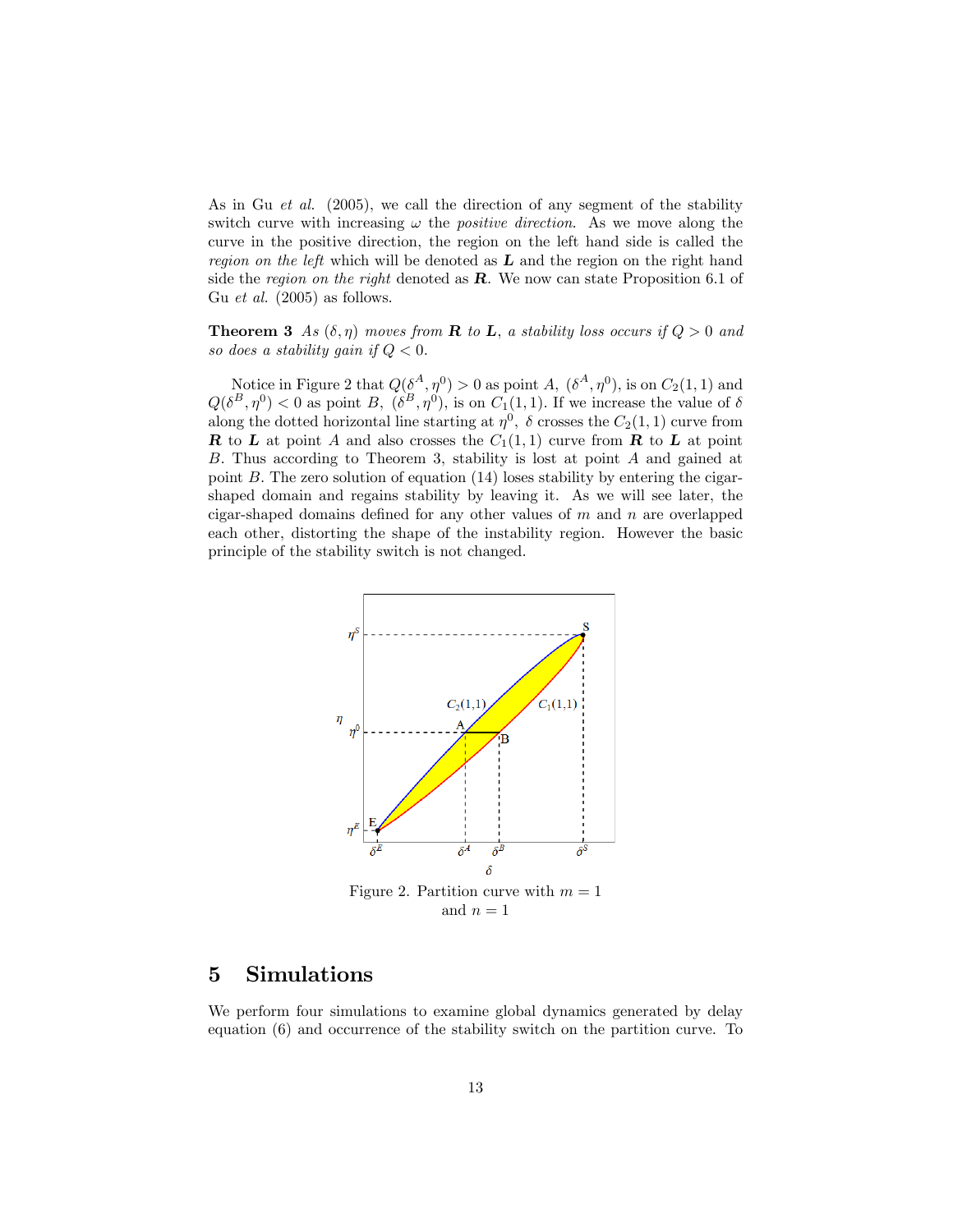this end we take  $\alpha = 0.6$  and  $\varepsilon = 0.8$  and use the S-shaped investment function,

$$
\varphi(x) = a_2 \left( \frac{a_1 + a_2}{a_1 e^{-x} + a_2} - 1 \right)
$$

with  $a_1 = 3$  and  $a_2 = 1$ .<sup>8</sup> It is checked that

$$
\varphi'(x) > 0
$$
,  $\lim_{x \to \infty} \varphi(x) = a_1$  and  $\lim_{x \to -\infty} \varphi(x) = -a_2$ 

the last two results of which implies that the upper bound of  $\varphi(x)$  is three times larger than the lower bound.<sup>9</sup> It is also checked that Assumption 2 is satisfied and the discriminants of functions  $f(\omega)$  and  $g(\omega)$  are positive. We investigate how the dynamics of equation (6) depends on the delays,  $\delta$  and  $\eta$ . In the first simulation, we fix  $\eta = 1$  and increase  $\delta$  from 1 to 4 along the dotted horizontal line at  $\eta = 1$  in Figure 3(A). The six cigar-shaped domains are obtained for  $m = 0, 1, 2, 3, 4, 5$  and  $n = 1$  and the lower parts of these domains are illustrated as yellow regions. In order to simplify the exposition, the domains constructed by the curves  $C_i(m, n)$  for  $n \geq 2$  are omitted. The red and blue boundary curves are described by  $C_1(m,1)$  and  $C_2(m,1)$ , respectively. Remember that the domain shifts to the right as the value of  $m$  increases. As denoted by black dots, the horizontal line crosses the boundaries of these domains seven times at

$$
\delta_1 \simeq 0.02, \ \delta_2 \simeq 0.11, \ \delta_3 \simeq 1.12, \ \delta_4 \simeq 1.62, \ \delta_5 \simeq 2.21, \ \delta_6 \simeq 3.14, \ \delta_7 \simeq 3.31.
$$

It is already confirmed that the zero solution is locally stable along the axes of abscissa and ordinate on which one of the two delays is zero and also along the positive sloping black curve which is the 45 degree line and  $\delta = \eta$  holds.<sup>10</sup> According to Theorem 3, stability is lost at  $\delta_3$ ,  $\delta_5$  and  $\delta_7$  while it is gained at  $\delta_4$  and  $\delta_5$  since the followings hold:

- (i)  $\delta$  crosses the blue curve from **R** to **L** and  $Q > 0$  on  $C_2(1,1), C_2(2,1)$  and  $C_2(3, 1);$
- (ii)  $\delta$  crosses the red curve from **R** to **L** and  $Q < 0$  on  $C_1(1,1)$  and  $C_1(2,1)$ .

The bifurcation diagram in Figure 3(B) plots the local maximum and minimum of the trajectory against  $\delta$  and presents the numerical results concerning the dynamics when the local stability is lost. The value of  $\delta$  is selected to be greater than unity due to Assumption 1. It is observed that the equilibrium point bifurcates to a limit cycle that expands, shrinks and then merges to the

$$
\nu = \frac{a_1 a_2}{a_1 + a_2} = 0.75.
$$

<sup>&</sup>lt;sup>8</sup>Goodwin (1951) uses  $\alpha = 0.6$  and  $\varepsilon = 0.5$  in his simulations. Since we make Assumption 2, we change the value of  $\varepsilon$  to 0.8 which is larger than  $\nu$ ,

<sup>9</sup>Goodwin (1951) imposes this asymmetric condition on his investment function.

 $10$  Notice that the ratio of the horizontal axes to the vertial axes is appropriately adjusted in Figure 3(A).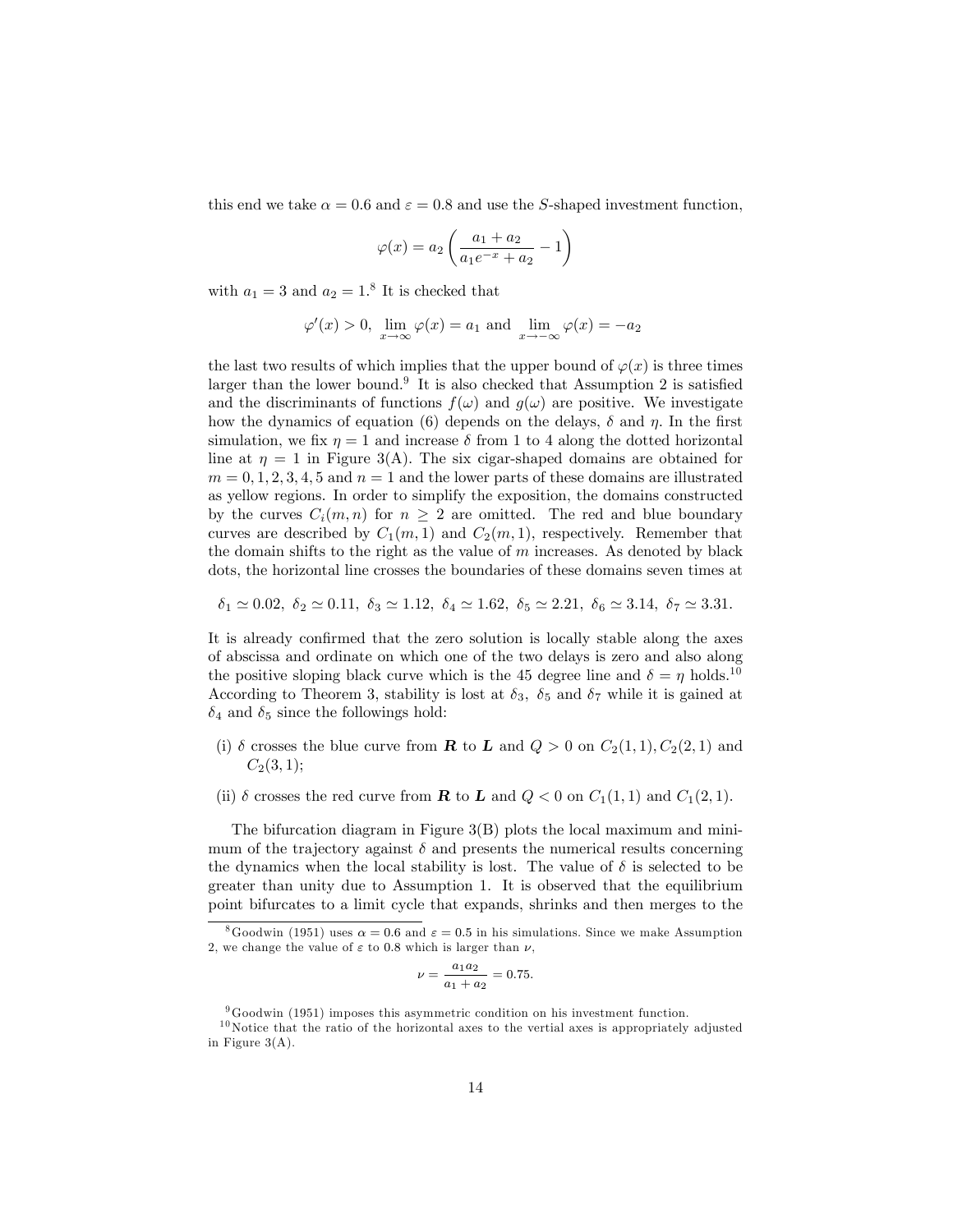equilibrium point and the basic pattern of the birth of the cycle, growth and extinction is repeated for even larger values of  $\delta$ .



Figure 3. Stability switches with  $\eta = 1$ 

In the second simulation, the value of  $\eta$  is changed to 2 and  $\delta$  is increased from 2 to 5 along the dotted horizontal line in Figure  $4(A)$ . The red and blue curves of  $C_1(m, n)$  and  $C_2(m, n)$  for  $m = 0, 1, ..., 8$  and  $n = 1, 2, 3, 4$  are illustrated. The yellow regions are surrounded by the segments of  $C_1(m, 1)$  and  $C_2(m, 1)$ and are the same as the yellow regions in Figure  $3(A)$ . The green regions are surrounded by  $C_1(m, 2)$  and  $C_2(m, 2)$ . Notice that the regions shift upward when  $n$  increases to 2 from 1. Similarly, the orange regions and the light blue regions are surrounded by  $C_1(m,3)$  and  $C_2(m,3)$  and  $C_1(m,4)$  and  $C_2(m,4)$ , respectively. The horizontal dotted line crosses the partition curves many times, however the stability switch takes place three times only at

$$
\delta_1 \simeq 2, 11, \ \delta_2 \simeq 3.75 \text{ and } \delta_3 \simeq 4.22.
$$

Stability is lost at  $\delta_1$  and  $\delta_3$  since the horizontal line enters the colored regions from the left to the right while stability is gained at  $\delta_2$  since the line leaves the colored regions and enters the white region. As we have shown in Section 3, the zero solution is stable when  $\delta > 0$  and  $\eta$  along the axis of abscissa,  $\eta > 0$  and  $\delta = 0$  along the axis of ordinate and  $\delta = \eta > 0$  along the 45 degree line denoted as the black upward sloping line. It is observed that the zero solution is still stable, due to continuity, in a neighborhood of the 45 degree line. Comparing Figure  $3(A)$  with Figure  $4(A)$ , we can see that the stability region (i.e., the white region) becomes smaller as the value of the consumption delay  $\eta$  becomes larger. Further the bifurcation diagram in Figure 4(B) indicates that the basic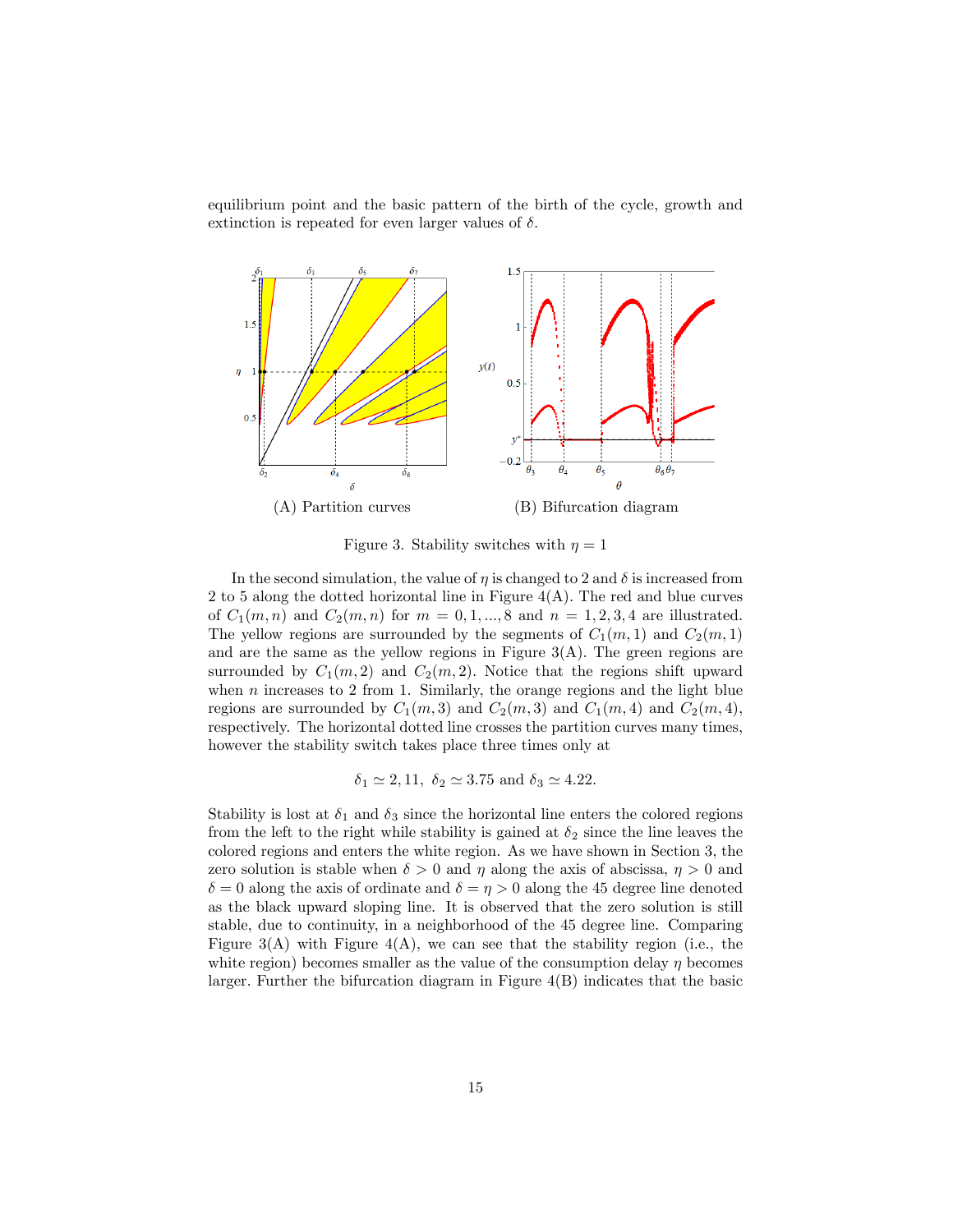pattern of the cyclic oscillations are more distorted as  $\eta$  increases.



Figure 4. Stability switches with  $\eta = 2$ 

In the third and fourth simulations, the value of  $\eta$  is increased to 5 and 10, respectively. The divisions of the parameter space  $(\delta, \eta)$  becomes very messy and thus are omitted. The corresponding bifurcation diagrams are given in Figure  $5(A)$  and  $5(B)$  in which delay equation (6) gives rise to more cyclic dynamics as the lengths of delays become larger.



Figure 5. Bifurcation diagrams with respect to  $\delta$ 

## 6 Conclusions

An extension of Goodwin's continuous time scale multiplier-accelerator model is examined in which delayed consumption and investment are assumed. Con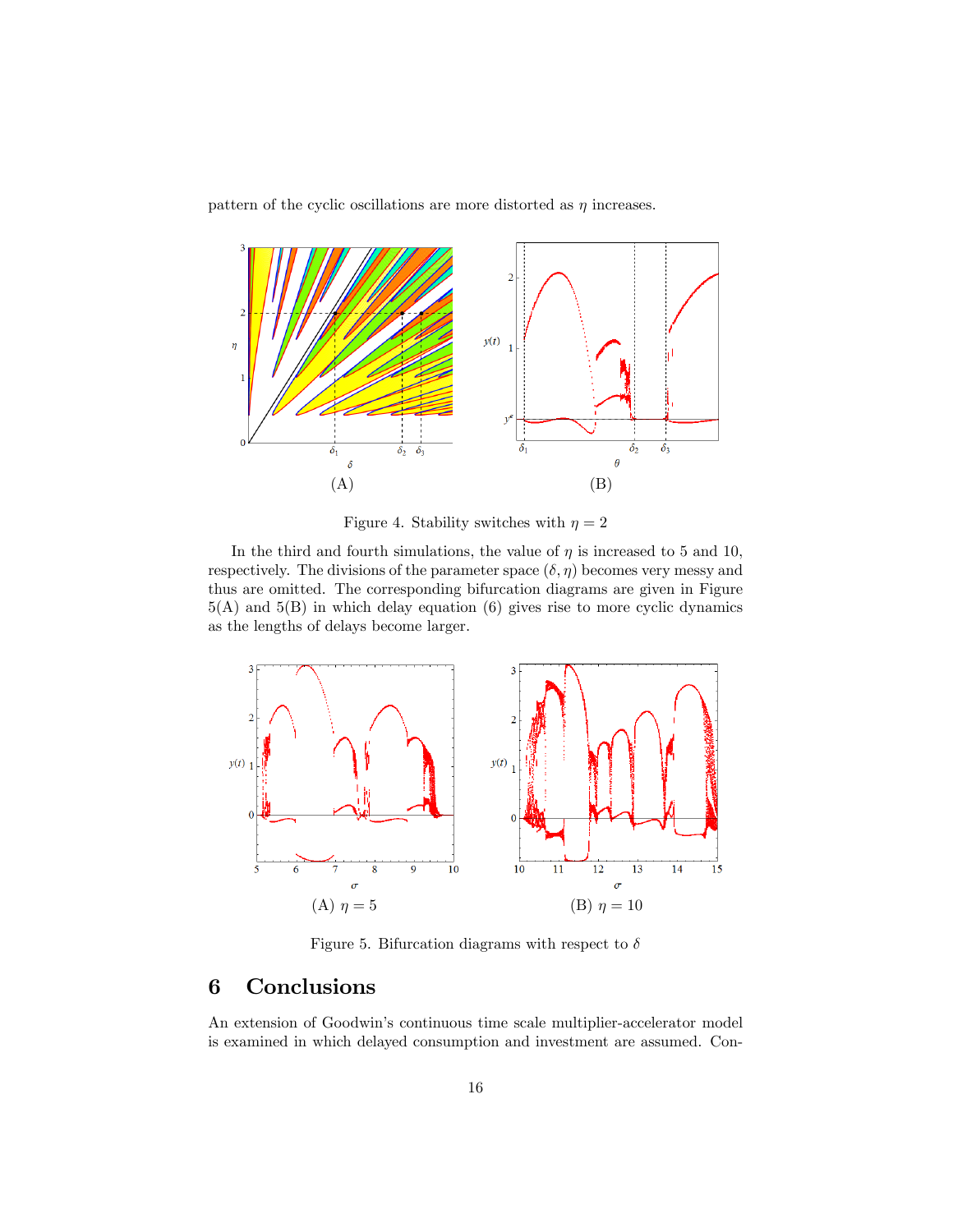ditions are given first to the local asymptotical stability of the steady state without delays, and then three special one-delay cases are investigated. The local asymptotical stability of these models are proved when the same holds for the non-delay model. In the two-delay case the stability-switching curves are determined on which stability gain and loss occur repeatedly when one of the delays increases while the other kept to be constant. An S-shaped functional form of investment and a linear consumption function are selected, and the simulation study shows how cyclic dynamics of national income can emerge. In the existing literature, cyclic dynamics is obtained when the steady state is locally unstable. It is thus worthwhile to emphasize that in this study, the steady state is locally asymptotically stable under no delays. It would be interesting to see what dynamics the delay model can generate if its steady state is locally unstable.

#### References

- [1] Gandolfo, G. (2009), Economics Dynamics, fourth edition, Springer-Verlag, Berling/Heidelberg.
- [2] Goodwin, R. (1951), The Nonlinear Accelerator and the Persistence of Business Cycles, Econometrica, 19, 1-17.
- [3] Gu, K. Niculescu, S. and Chen, J. (2005), On Stability Crossing Curves for General Systems with Two Delays, Journal of Mathematical Analysis and Applications, 311, 231-252.
- [4] Hicks, J. (1950), Contribution to Theory of Trade Cycle, Clarendon Press, Oxford.
- [5] Hommes, C. (1995), A Reconsideration of Hicks' Non-linear Cycle Model, Structural Change and Economic Dynamics, 6, 435-459.
- [6] Kaldor, N. (1940), A Model of the Trade Cycle, Economic Journal, 50, 78-92.
- [7] Kalecki, M. (1935), A Macrodynamic Theory of Business Cycles, Econometrica, 3, 327-344.
- [8] Lines, M. and Westerhoff, F. (2006), Expectations and the Multiplier-Accelerator Model, in Business Cycle Dynamics, eds. Puu, T. and Sushko, I., 255-276, Springer-Verlag, Berlin/Heidelberg.
- [9] Matsumoto, A. and Szidarovszky, F. (2014a), Goodwin Accelerator Model Revisited with One Fixed Delay, IERCU, DP#220 (http://www.chuou.ac.jp/research/institutes/economic/publication/discussion/pdf/discussno220.pdf).
- [10] Matsumoto, A. and Szidarovszky, F. (2014b), A Special Dynamic System with Two Time Delays, IERCU, DP#216 (http://www.chuou.ac.jp/research/institutes/economic/publication/discussion/pdf/discussno216.pdf).